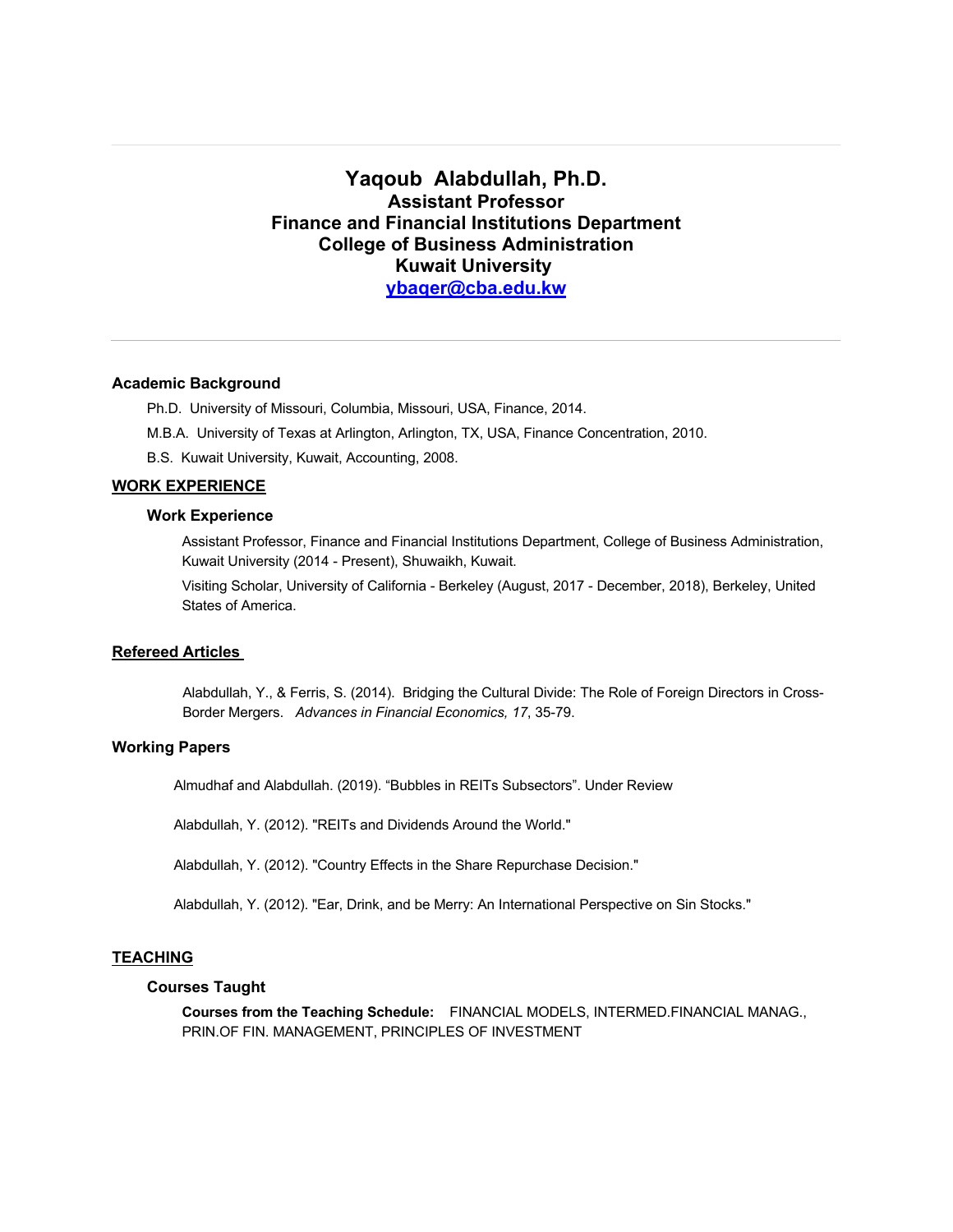# **Teaching Schedule**

| Term        | Course     | <b>Course Title</b>                | Sec   | Cr | Enroll         |     | Total Session Campus | Eval | Grade | Dist | TR% |
|-------------|------------|------------------------------------|-------|----|----------------|-----|----------------------|------|-------|------|-----|
| 2017/Summer | FIN1012327 | INTERMED.FINANCIAL<br>MANAG.       | 01    | 3  | 37             | 111 |                      |      |       |      |     |
| 2017/Spring | FIN1012220 | PRIN.OF FIN.<br>MANAGEMENT         | 55    | 3  | 15             | 45  |                      |      |       |      |     |
| 2017/Spring | FIN1012327 | INTERMED.FINANCIAL<br>MANAG.       | 52    | 3  | 14             | 42  |                      |      |       |      |     |
| 2017/Spring | FIN1012327 | INTERMED.FINANCIAL<br>MANAG.       | 2     | 3  | 9              | 27  |                      |      |       |      |     |
| 2016/Fall   | FIN1012327 | INTERMED.FINANCIAL<br>MANAG.       | 51    | 3  | 31             | 93  |                      |      |       |      |     |
| 2016/Fall   | FIN1012327 | INTERMED.FINANCIAL<br>MANAG.       | 1     | 3  | 17             | 51  |                      |      |       |      |     |
| 2016/Fall   | FIN1012220 | PRIN.OF FIN.<br>MANAGEMENT         | 53    | 3  | 26             | 78  |                      |      |       |      |     |
| 2016/Summer | FIN1012327 | INTERMED.FINANCIAL<br>MANAG.       | 52    | 3  | 16             | 48  |                      |      |       |      |     |
| 2016/Spring | FIN1012340 | <b>FINANCIAL MODELS</b>            | 01A   | 3  | $\overline{7}$ | 21  |                      |      |       |      |     |
| 2016/Spring | FIN1012320 | PRINCIPLES OF<br><b>INVESTMENT</b> | 51    | 3  | 15             | 45  |                      |      |       |      |     |
| 2016/Spring | FIN1012320 | PRINCIPLES OF<br><b>INVESTMENT</b> | 01A   | 3  | 18             | 54  |                      |      |       |      |     |
| 2015/Fall   | FIN1012320 | PRINCIPLES OF<br><b>INVESTMENT</b> | 1     | 3  | 22             | 66  |                      |      |       |      |     |
| 2015/Fall   | FIN1012340 | <b>FINANCIAL MODELS</b>            | 01A   | 3  | 17             | 51  |                      |      |       |      |     |
| 2015/Fall   | FIN1012320 | PRINCIPLES OF<br><b>INVESTMENT</b> | 51    | 3  | 40             | 120 |                      |      |       |      |     |
| 2015/Summer | FIN1012220 | PRIN.OF FIN.<br>MANAGEMENT         | 53    | 3  | 23             | 69  |                      |      |       |      |     |
| 2015/Spring | FIN1012340 | <b>FINANCIAL MODELS</b>            | 01AX2 | 3  | 14             | 42  |                      |      |       |      |     |
| 2015/Spring | FIN1012327 | INTERMED.FINANCIAL<br>MANAG.       | 53    | 3  | 27             | 81  |                      |      |       |      |     |
| 2015/Spring | FIN1012220 | PRIN.OF FIN.<br>MANAGEMENT         | 56    | 3  | 30             | 90  |                      |      |       |      |     |
| 2015/Spring | FIN1012327 | INTERMED.FINANCIAL<br>MANAG.       | 54X1  | 3  | 13             | 39  |                      |      |       |      |     |
| 2015/Spring | FIN1012327 | INTERMED.FINANCIAL<br>MANAG.       | 52    | 3  | 29             | 87  |                      |      |       |      |     |
| 2014/Fall   | FIN1012220 | PRIN.OF FIN.<br>MANAGEMENT         | 57X1  | 3  | 40             | 120 |                      |      |       |      |     |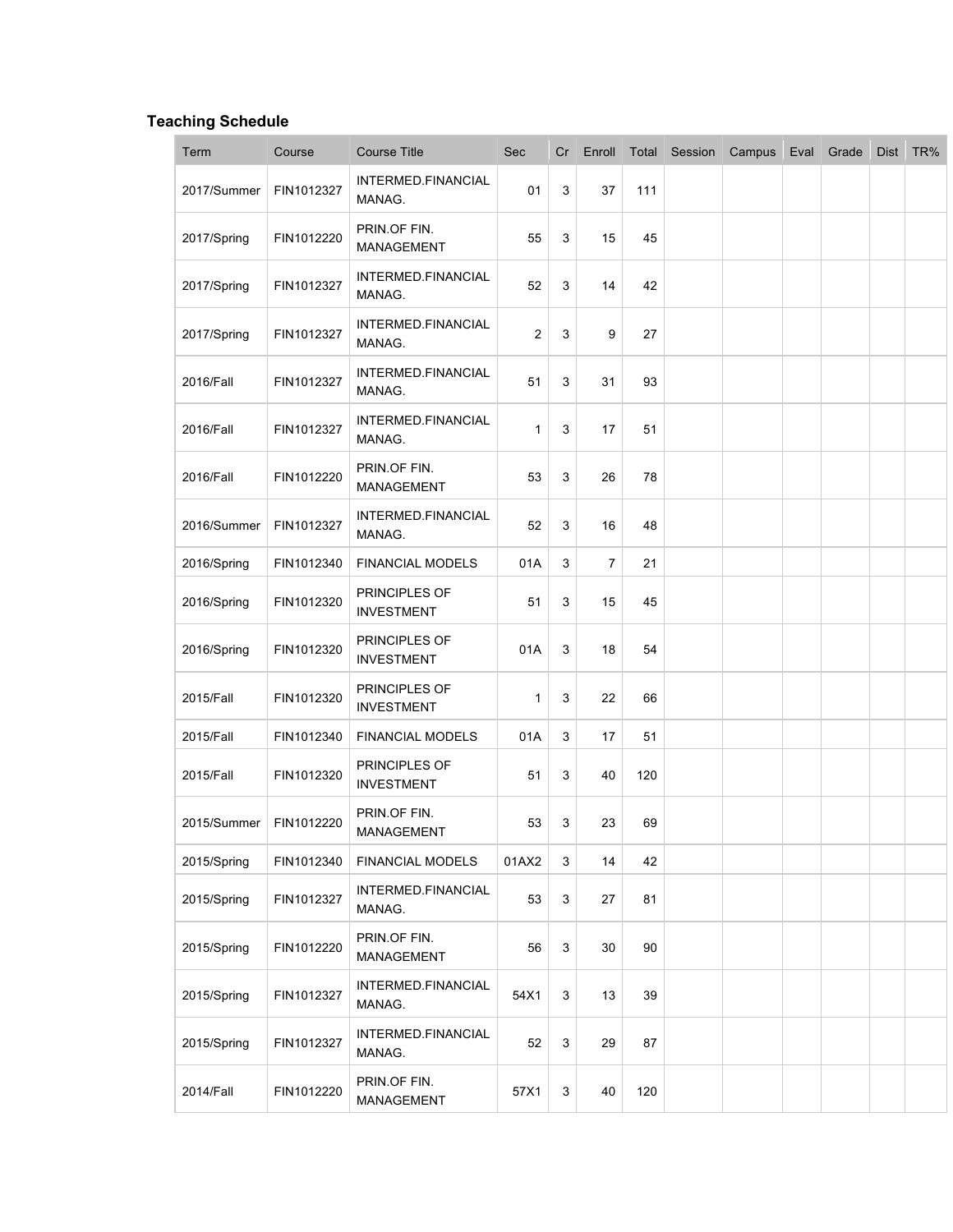| <b>Totals</b> |            |                                   |    | 72 | 562 | 1686 |  |  |  |
|---------------|------------|-----------------------------------|----|----|-----|------|--|--|--|
| 2014/Fall     | FIN1012220 | PRIN.OF FIN.<br><b>MANAGEMENT</b> | 3  | 3  | 28  | 84   |  |  |  |
| 2014/Fall     | FIN1012327 | INTERMED.FINANCIAL<br>MANAG.      | 55 | 3  | 33  | 99   |  |  |  |
| 2014/Fall     | FIN1012220 | PRIN.OF FIN.<br><b>MANAGEMENT</b> | 56 | 3  | 41  | 123  |  |  |  |

## **SERVICE**

# **Service to the Institution**

#### **Department Assignments**

#### **Chair:**

| 2016-2017: Academic Accreditation Committee       |
|---------------------------------------------------|
| 2015-2016 – 2016-2017: Academic Affairs Committee |
| 2014-2015: Planning and Budgeting Committee       |

## **Member:**

| 2016-2017: Scholarships Committee                        |
|----------------------------------------------------------|
| 2015-2016 – 2016-2017: Departmental Advisory Council     |
| 2015-2016 – 2016-2017: Cultural Affairs Committee        |
| 2015-2016 – 2016-2017: Research Committee                |
| 2015-2016: Academic Accreditation Committee              |
| 2015-2016: Planning and Budgeting Committee              |
| 2014-2015: Guidance, Counseling and Scheduling Committee |
| 2014-2015: Academic Affairs Committee                    |
| 2014-2015: Scholarships Committee                        |
|                                                          |

## **College Assignments**

# **Member:**

2015-2016: Libraries and Laboratories Committee 2014-2015: Planning and Budgeting Committee

# **Service to the Profession**

# **Academic Conference: Discussant**

2009: Financial Management Association (FMA) (International).

### **Presentation**

2012 – 2014: University of Missouri, Columbia, Missouri (International). 2010: University of Texas at Arlington, Arlington, Texas (International).

# **Professional Development**

# **Assurance of Learning - Professional Development**